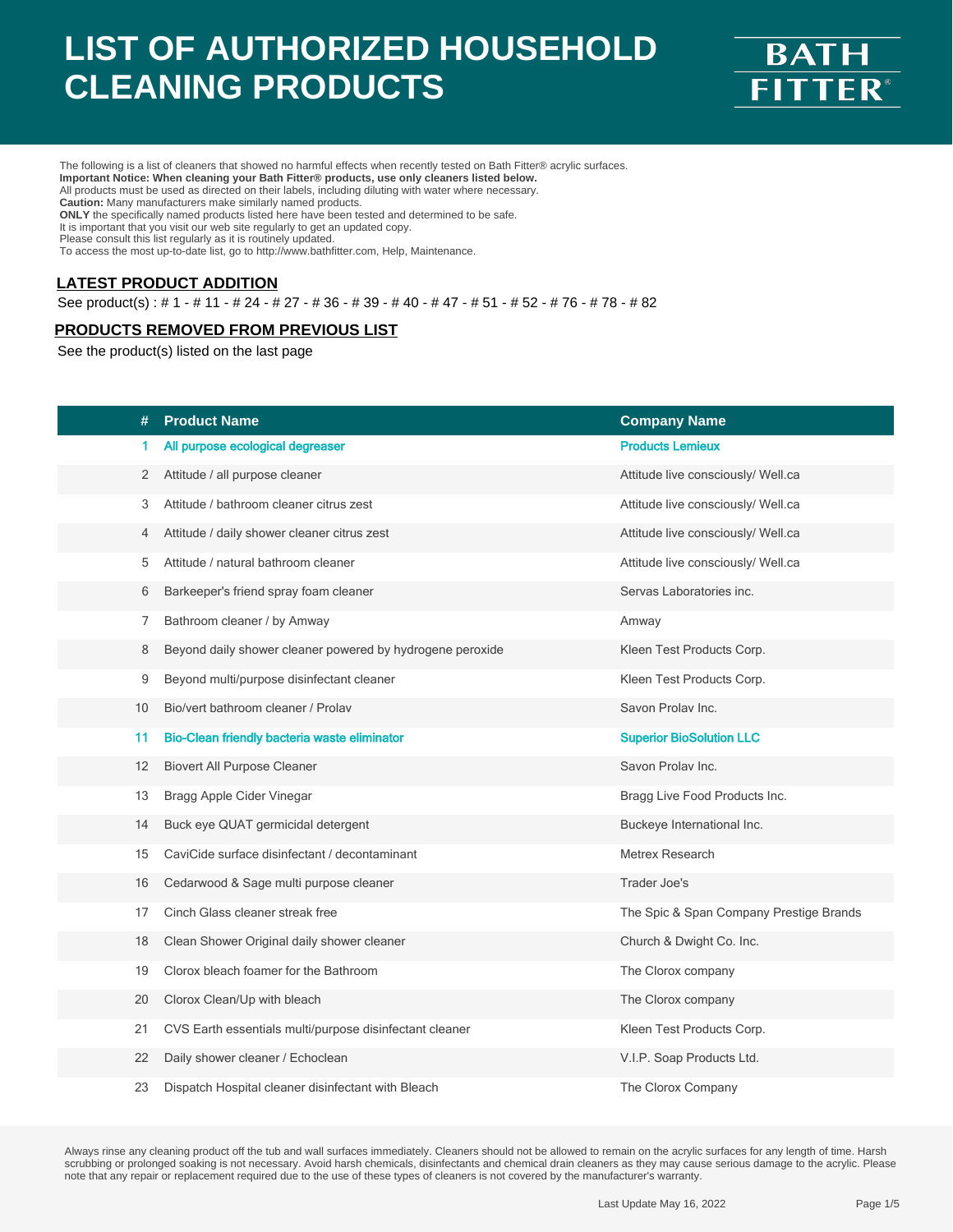

The following is a list of cleaners that showed no harmful effects when recently tested on Bath Fitter® acrylic surfaces. **Important Notice: When cleaning your Bath Fitter® products, use only cleaners listed below.** All products must be used as directed on their labels, including diluting with water where necessary. **Caution:** Many manufacturers make similarly named products. **ONLY** the specifically named products listed here have been tested and determined to be safe. It is important that you visit our web site regularly to get an updated copy. Please consult this list regularly as it is routinely updated.

To access the most up-to-date list, go to http://www.bathfitter.com, Help, Maintenance.

#### **LATEST PRODUCT ADDITION**

See product(s) : # 1 - # 11 - # 24 - # 27 - # 36 - # 39 - # 40 - # 47 - # 51 - # 52 - # 76 - # 78 - # 82

#### **PRODUCTS REMOVED FROM PREVIOUS LIST**

See the product(s) listed on the last page

| #  | <b>Product Name</b>                                                        | <b>Company Name</b>                 |
|----|----------------------------------------------------------------------------|-------------------------------------|
| 24 | <b>Floor Neutral detergent</b>                                             | <b>Products Lemieux</b>             |
| 25 | Formula 409 Glass & Surface Cleaner                                        | The Clorox company                  |
| 26 | Formula 409 multi/surface cleaner spray                                    | The Clorox company                  |
| 27 | <b>Glass &amp; Mirror Buster</b>                                           | <b>Kosmic Surf-Pro Inc.</b>         |
| 28 | Great value glass cleaner                                                  | Wall/Mart US                        |
| 29 | Green Works bathroom cleaner natural                                       | Clorox Company                      |
| 30 | Green Works compostable cleaning wipes                                     | The Clorox Company                  |
| 31 | Green Works natural glass & surface cleaner                                | Clorox Company                      |
| 32 | Green Works naturally derived all/purpose removes grease dirt & soap scrum | Clorox Company                      |
| 33 | Hertel bathroom cleaner disinfectant with bleach                           | Lavo Inc. Montréal                  |
| 34 | Hertel biodegradable bathroom soap remover                                 | Lavo Inc. Montréal                  |
| 35 | Hertel multi biodegradable multi / it washes everything                    | Lavo Inc. Montréal                  |
| 36 | <b>Home Glass cleaner</b>                                                  | <b>Home Hardware stores Limited</b> |
| 37 | <b>Hope's Perfect Glass</b>                                                | The Hopes Company Inc.              |
| 38 | Invinceable cleaner                                                        | Supertek Canada Inc.                |
| 39 | Iron Out rust stain remover                                                | <b>Summit Brands</b>                |
| 40 | <b>Lime &amp; Rust Buster</b>                                              | Kosmic Surf-Pro Inc.                |
| 41 | LIME/A/WAY lime, calcium & rust cleaner                                    | Benckiser Inc.                      |
| 42 | Lysol all/purpose cleaner disinfectant cleaner lemon                       | The Clorox Company                  |
| 43 | Lysol bathroom bleach cleaner                                              | The Clorox Company                  |
| 44 | Lysol bathroom foam cleaner disinfectant soap scum removal                 | Reckitt Benckiser Canada Inc.       |
| 45 | Lysol bleach multi/purpose cleaner                                         | The Clorox Company                  |
| 46 | Lysol disinfectant with hydrogen peroxide                                  | The Clorox Company                  |
| 47 | Lysol Power & Fresh multi surface cleaner                                  | <b>The Clorox Company</b>           |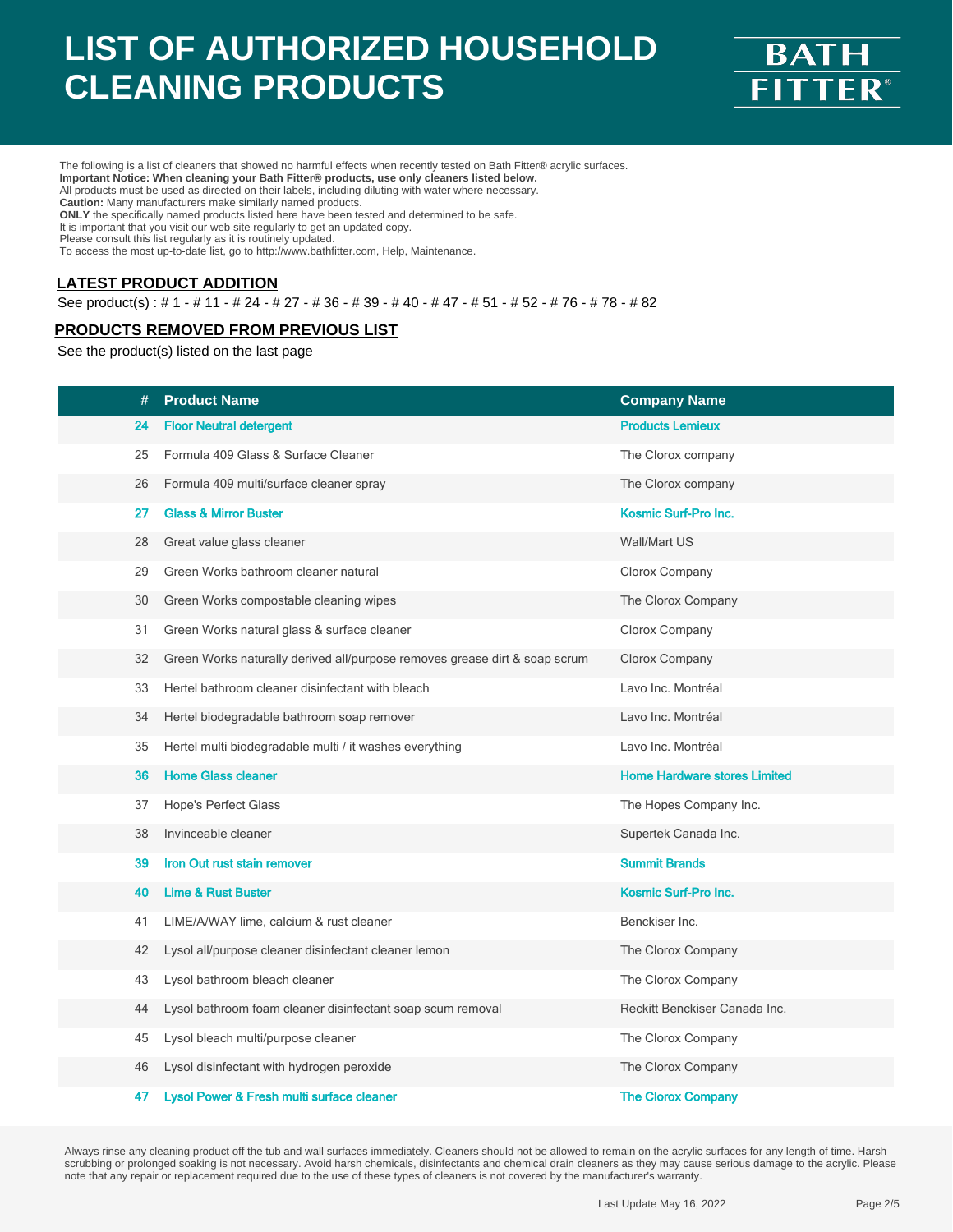

The following is a list of cleaners that showed no harmful effects when recently tested on Bath Fitter® acrylic surfaces. **Important Notice: When cleaning your Bath Fitter® products, use only cleaners listed below.** All products must be used as directed on their labels, including diluting with water where necessary. **Caution:** Many manufacturers make similarly named products. **ONLY** the specifically named products listed here have been tested and determined to be safe. It is important that you visit our web site regularly to get an updated copy. Please consult this list regularly as it is routinely updated.

To access the most up-to-date list, go to http://www.bathfitter.com, Help, Maintenance.

#### **LATEST PRODUCT ADDITION**

See product(s) : # 1 - # 11 - # 24 - # 27 - # 36 - # 39 - # 40 - # 47 - # 51 - # 52 - # 76 - # 78 - # 82

#### **PRODUCTS REMOVED FROM PREVIOUS LIST**

See the product(s) listed on the last page

| <b>Product Name</b><br>#                                        | <b>Company Name</b>                 |
|-----------------------------------------------------------------|-------------------------------------|
| Lysol Power Bathroom cleaner soap scum cleaner<br>48            | <b>Reckitt Benkiser</b>             |
| 49<br>Lysol Power Bathroom Foamer cleans, shines, disinfects    | <b>Reckitt Benckiser LLC</b>        |
| Method daily shower cleaner<br>50                               | Method Products Inc.                |
| Mr. Clean Clean Freak Deep Cleaning Mist Gain<br>51             | Protor & Gamble Inc.                |
| <b>Natura Heavy Duty Cleaner Home Hardware</b><br>52            | <b>Home Hardware stores Limited</b> |
| 53<br>Natura Vinaigre de nettoyage à double concentration - 10% | Home Hardware Stores Ltd            |
| Norwex bathroom cleaner<br>54                                   | Norwex                              |
| 55<br>Norwex descaler                                           | Norwex                              |
| NSB/820 Acid cleaner for bathroom<br>56                         | B.O.D. Chemicals Inc.               |
| Odoban disinfectant fabric air freshner /<br>57                 | Clean Control Corporation           |
| 58<br>Pink Solution multipurpose cleaner                        | Pink solution Inc.                  |
| Pink Solution Scrub Hard surface cleaner<br>59                  | Pink solution Inc.                  |
| 60<br>Prolav Ultra concentrated multi/purpose cleaner           | Prolav Inc.                         |
| Pure Bright germicidal ultra bleach<br>61                       | Kik Internationnal LLC              |
| 62<br>Pure White vinegar (all brand 5% and less)                | Great Value Walmart Canada          |
| 63<br>Quick'n brite biodegradable concentrated cleaner          | QUICK'N BRITE INC.                  |
| 64<br>Rust out                                                  | Iron Out Inc.                       |
| Scrub Free bathroom cleaner / soap scum remover<br>65           | Church & Dwight Canada Corp.        |
| Scrub Free bathroom cleaner lemon scent plus oxi clean<br>66    | Church & Dwight Co.                 |
| Scrub Free bathroom cleaner soap scum remover + Oxiclean<br>67  | Church & Dwight Co.                 |
| 68<br>Scrub Free Foaming action with bleach                     | Church & Dwight Canada Corp.        |
| 69<br>Scrub Free Total Bathroom Cleaner Plus foaming Oxi Clean  | Church & Dwight Co.                 |
| Scum off shower cleaner<br>70                                   | Scum Off                            |
| 71<br>Selection all/purpose cleaner disinfectant                | <b>Metro Brands</b>                 |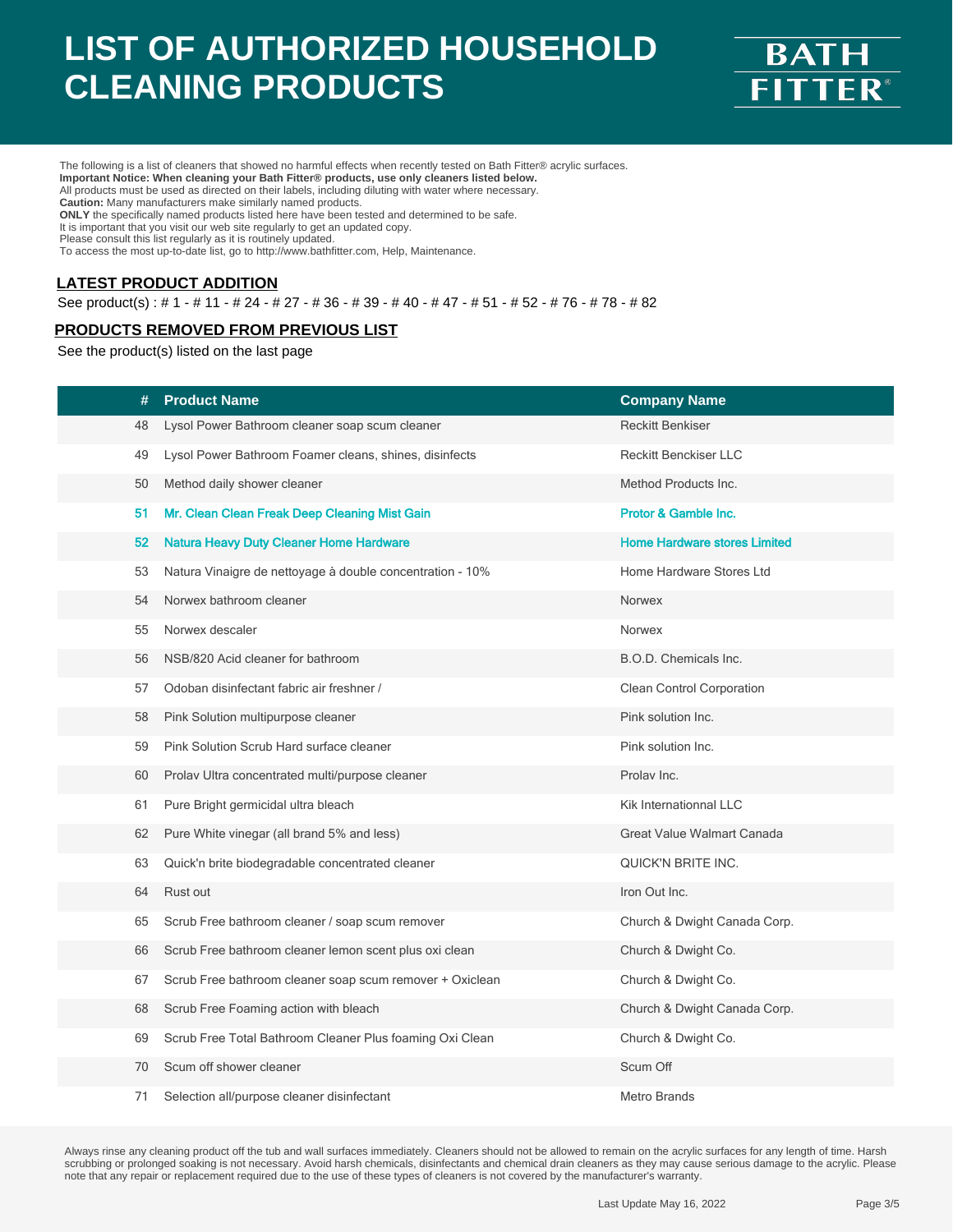

The following is a list of cleaners that showed no harmful effects when recently tested on Bath Fitter® acrylic surfaces. **Important Notice: When cleaning your Bath Fitter® products, use only cleaners listed below.** All products must be used as directed on their labels, including diluting with water where necessary. **Caution:** Many manufacturers make similarly named products. **ONLY** the specifically named products listed here have been tested and determined to be safe. It is important that you visit our web site regularly to get an updated copy. Please consult this list regularly as it is routinely updated.

To access the most up-to-date list, go to http://www.bathfitter.com, Help, Maintenance.

#### **LATEST PRODUCT ADDITION**

See product(s) : # 1 - # 11 - # 24 - # 27 - # 36 - # 39 - # 40 - # 47 - # 51 - # 52 - # 76 - # 78 - # 82

#### **PRODUCTS REMOVED FROM PREVIOUS LIST**

See the product(s) listed on the last page

| #  | <b>Product Name</b>                                    | <b>Company Name</b>                                                         |
|----|--------------------------------------------------------|-----------------------------------------------------------------------------|
| 72 | Selection Bathroom spray Cleaner                       | <b>Metro Brands</b>                                                         |
| 73 | Selection Bleach Fiber protector                       | <b>Metro Brands</b>                                                         |
| 74 | Selection ECO all purpose cleaner citrus sage          | <b>Metro Brands</b>                                                         |
| 75 | Selection ECO bathroom cleaner citrus sage             | <b>Metro Brands</b>                                                         |
| 76 | Seventh generation disinfecting bathroom cleaner       | <b>Seventh Generation Inc.</b>                                              |
| 77 | Simple Green all purpose cleaner                       | Sunshine Makers Inc.                                                        |
| 78 | <b>Simple Green Industrial Cleaner &amp; Degreaser</b> | <b>Sunshine Makers Inc.</b>                                                 |
| 79 | Simple Green Lime scale remover                        | Sunshine Makers Inc.                                                        |
| 80 | Soft Scrub Cleanser with bleach                        | Dial Corporation A Henkel Co.                                               |
| 81 | Spray Nine heavy/duty cleaner degreaser                | Spray Nine's                                                                |
| 82 | <b>The Shower Buster</b>                               | Kosmic Surf-Pro Inc.                                                        |
| 83 | The Works Tub & Shower Cleaner                         | HomeCare Labs                                                               |
| 84 | Tilex mold & mildew remover                            | The Clorox Company                                                          |
| 85 | Vert/2/go Scrub E/Z                                    | Wood Wyant du Groupe Sani/Marc                                              |
| 86 | Windex Original Glass & More cleaner with ammonia/D    | SC Johnson & Son Inc.                                                       |
| 87 | Windex Vinegar Streak/free shine                       | SC Johnson & Son Inc.                                                       |
| 88 | X/14 Professional instant mildew stain remover         | WD/40 Company                                                               |
| 89 | Zep Shower tub & tile cleaner                          | ZEP Enforcer Products a Division of Acuity<br>Specialy Products Groups Inc. |